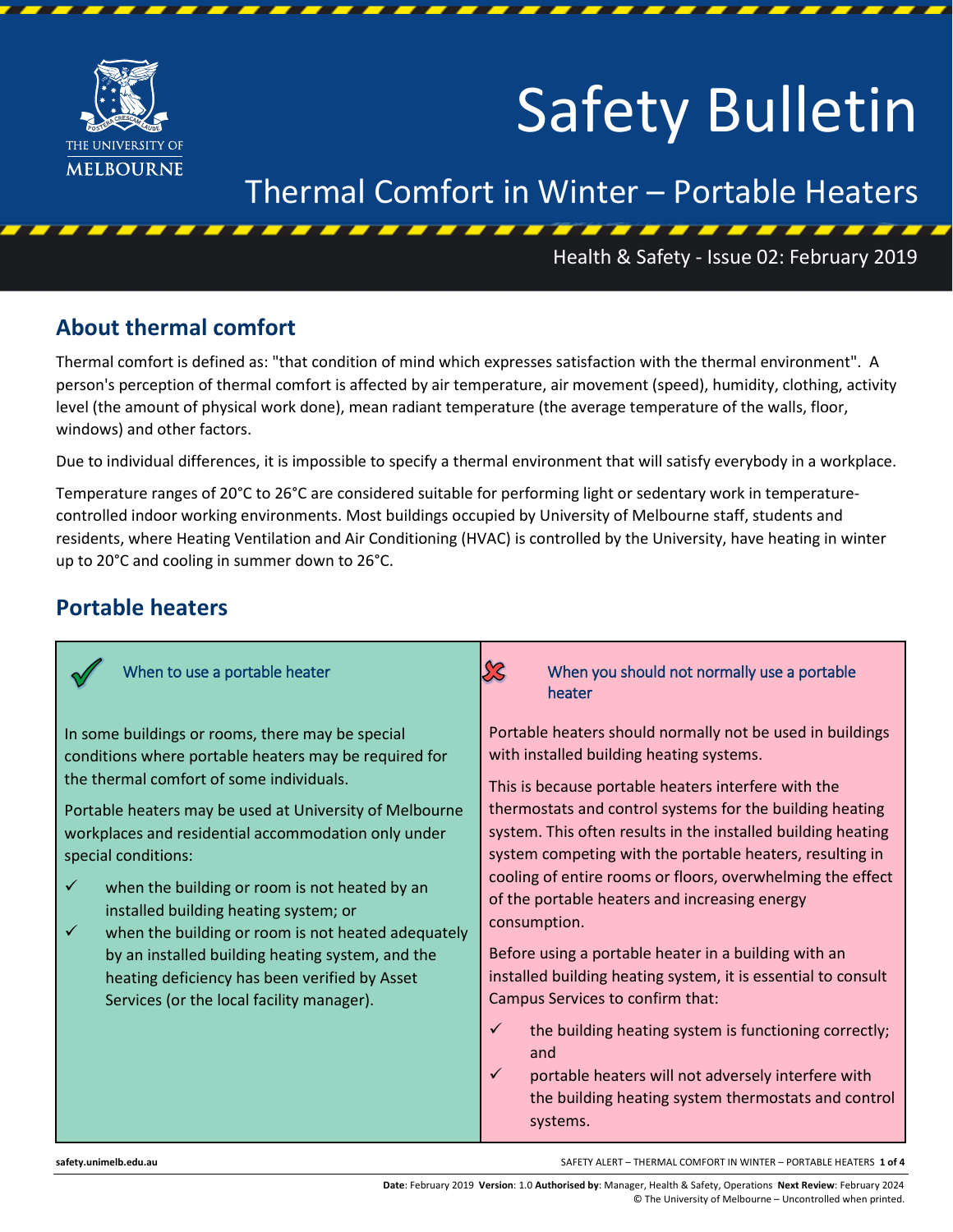| General requirements for portable heaters, if using<br>All portable heaters used at the University of Melbourne<br>must be:<br>$\checkmark$<br>safe to use;<br>✓<br>maintained in safe working order; and<br>✓<br>energy-efficient and operated to minimise the<br>environmental impact.                                                                                                                                                                                                                                                                                                                                                                                                                                                                                                                                                                                                                                    | $\chi$<br>Do not use a heater that fails the general<br>requirements<br>Do not use a heater that fails the conditions at left.<br>$\boldsymbol{\mathsf{x}}$<br>Withdraw unsafe heaters from service in accordance<br>$\pmb{\times}$<br>with the.                                                                                                                                                                                                                                                                                                                                                                                                                                                                                                                                           |
|-----------------------------------------------------------------------------------------------------------------------------------------------------------------------------------------------------------------------------------------------------------------------------------------------------------------------------------------------------------------------------------------------------------------------------------------------------------------------------------------------------------------------------------------------------------------------------------------------------------------------------------------------------------------------------------------------------------------------------------------------------------------------------------------------------------------------------------------------------------------------------------------------------------------------------|--------------------------------------------------------------------------------------------------------------------------------------------------------------------------------------------------------------------------------------------------------------------------------------------------------------------------------------------------------------------------------------------------------------------------------------------------------------------------------------------------------------------------------------------------------------------------------------------------------------------------------------------------------------------------------------------------------------------------------------------------------------------------------------------|
| Heaters suitable for indoor use<br>Some portable electric heaters have properties that make<br>them safer and minimise their impact on the<br>environment. If a portable electric heater is needed,<br>please consider purchasing one of the following, listed in<br>order of preference (all available from electrical, hardware<br>and department stores):<br>1.<br><b>Energy-efficient personal electric panel heaters</b><br>fitted with:<br>$\checkmark$<br>thermostat<br>✓<br>thermal overload<br>switch<br>✓<br>timer<br><b>Electric oil column heaters fitted with:</b><br>2.<br>✓<br>thermostat<br>thermal overload switch<br>✓<br>timer<br><b>Ceramic heaters fitted with:</b><br>3.<br>✓<br>thermostat<br>thermal overload switch<br>✓<br>tilt switch<br>✓<br>timer<br>✓<br><b>Electric fan heaters fitted with:</b><br>4.<br>thermostat<br>$\checkmark$<br>thermal overload switch<br>✓<br>tilt switch<br>timer | $\chi$<br>Heaters not suitable for indoor use<br>Due to the inherent risks of their design, some portable<br>heaters are prohibited for use in any University of<br>Melbourne workplace or residential accommodation<br>building. These are:<br>$\pmb{\times}$<br>Portable liquid petroleum gas (LPG) heaters<br>(labelled for outdoor use only)<br>These heaters expose occupants to significant risk<br>of:<br>asphyxiation, as they consume<br>oxygen and emit gasses which<br>can displace oxygen<br>fire<br>burns<br>explosion, due to ignition<br>source<br>explosion, due to the use of<br>LPG as a fuel source<br><b>Portable Electric Bar Radiator Heaters</b><br>These heaters expose occupants to significant risk<br>of:<br>fire<br>burns<br>explosion, due to ignition source |
| safety.unimelb.edu.au                                                                                                                                                                                                                                                                                                                                                                                                                                                                                                                                                                                                                                                                                                                                                                                                                                                                                                       | SAFETY ALERT - THERMAL COMFORT IN WINTER - PORTABLE HEATERS 2 of 4                                                                                                                                                                                                                                                                                                                                                                                                                                                                                                                                                                                                                                                                                                                         |

Г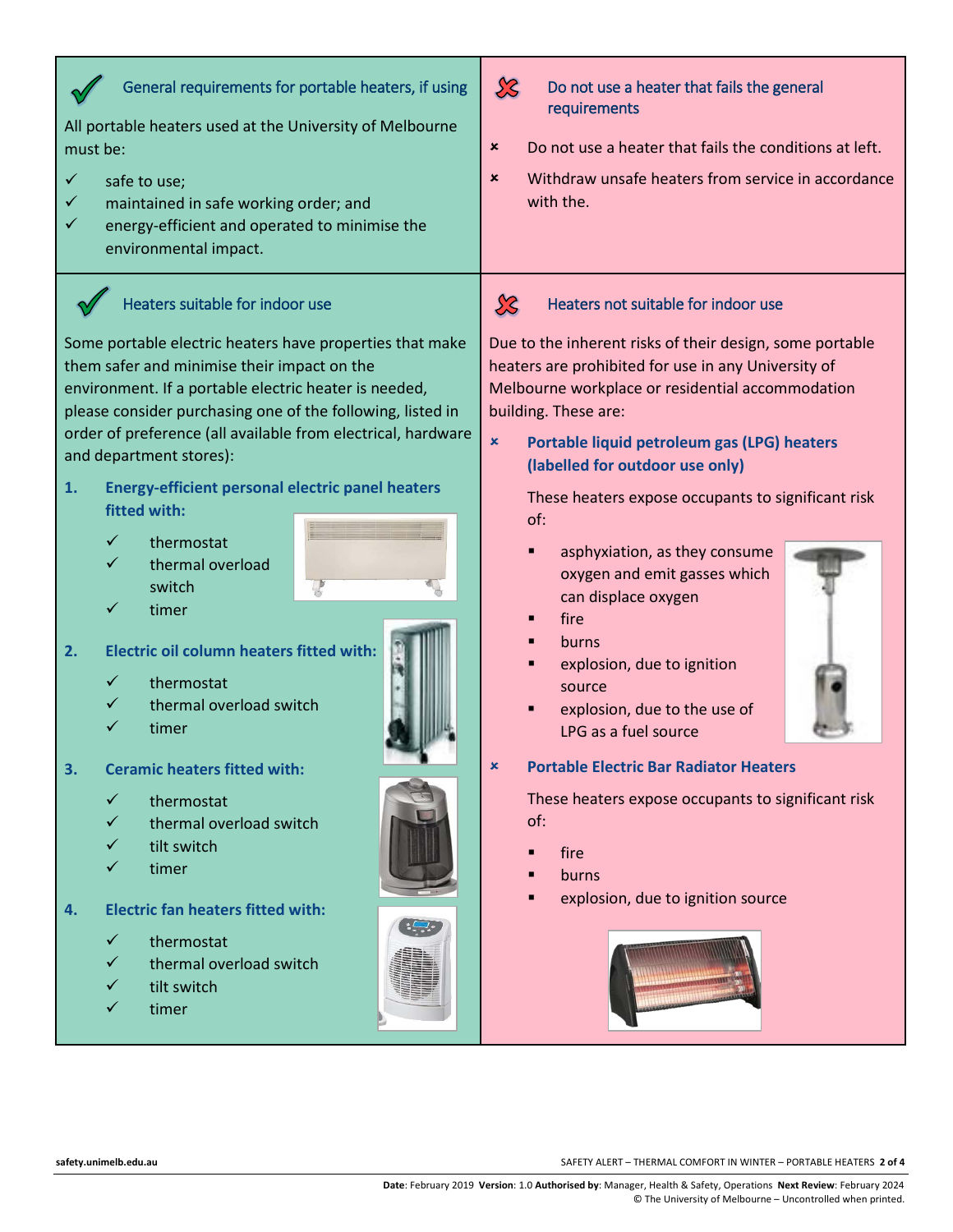| Purchasing process for portable heaters<br>You must complete a Health & Safety: Prepurchase<br>assessment, unless buying from a pre-approved<br>supplier, or unless it's a repeat purchase and a risk<br>assessment was done previously. See Health &<br><b>Safety: Purchasing requirements.</b><br>$\checkmark$<br>Portable electric heaters cannot be sold in Victoria<br>without an appropriate regulator confirming that<br>they meet the requirements of Australian Standard<br>AS/NZS 60335. Make sure<br>that all portable electric heaters<br>used at the University carry the<br>stamp shown at right: | $\chi$<br>Do not purchase a heater that does not meet<br>purchasing conditions<br>Do not purchase a heater that does not meet the<br>×<br>conditions at left.                                                                                                                                                                                                                                                                                                                                                                                                                                                                                                 |
|-----------------------------------------------------------------------------------------------------------------------------------------------------------------------------------------------------------------------------------------------------------------------------------------------------------------------------------------------------------------------------------------------------------------------------------------------------------------------------------------------------------------------------------------------------------------------------------------------------------------|---------------------------------------------------------------------------------------------------------------------------------------------------------------------------------------------------------------------------------------------------------------------------------------------------------------------------------------------------------------------------------------------------------------------------------------------------------------------------------------------------------------------------------------------------------------------------------------------------------------------------------------------------------------|
| Find a safe location for the heater<br>Find a location for the heater that is free of the<br>characteristics listed on the right.                                                                                                                                                                                                                                                                                                                                                                                                                                                                               | $\chi$<br>Do not use a portable heater in these locations<br>Do not use a portable heater in or near:<br>$\pmb{\times}$<br>environments that contain (or may contain)<br>flammable atmospheres or flammable materials;<br>locations where there is a likelihood of ignition;<br>×<br>combustible materials such as paper, curtains and<br>$\pmb{\times}$<br>furnishings;<br>kitchens, bathrooms or any where there is a<br>$\pmb{\times}$<br>likelihood of contact with water or other liquids; or<br>any location where there is a likelihood of people<br>$\boldsymbol{\mathsf{x}}$<br>making contact with the body of the heater while it<br>is operating. |
| Maintain your heater in safe condition<br>Portable electric heaters must be maintained in a safe<br>condition. Make sure:<br>✓<br>before beginning to use a heater, it has been<br>inspected and tested in accordance with Health &<br>Safety: Electrical inspection and testing<br>requirements. For new electric heaters, the first test<br>is completed by the manufacturer, and a record of<br>the date of commissioning should be made by the<br>user.<br>$\checkmark$<br>that the heater is inspected regularly, to confirm<br>that it is in good working order and has no visible<br>signs of damage.    | Do not use a heater that is not in safe condition<br>$\chi$<br>$\pmb{\times}$<br>Do not use any heater that does not meet the<br>conditions listed at left, or that you have any other<br>reason to believe is not in good working order.<br>Unsafe heaters should be withdrawn from service in<br>×<br>accordance with Health & Safety: Unsafe plant and<br>equipment requirements.                                                                                                                                                                                                                                                                          |

**[safety.unimelb.edu.au](http://safety.unimelb.edu.au/)** SAFETY ALERT – THERMAL COMFORT IN WINTER – PORTABLE HEATERS **3 of 4**